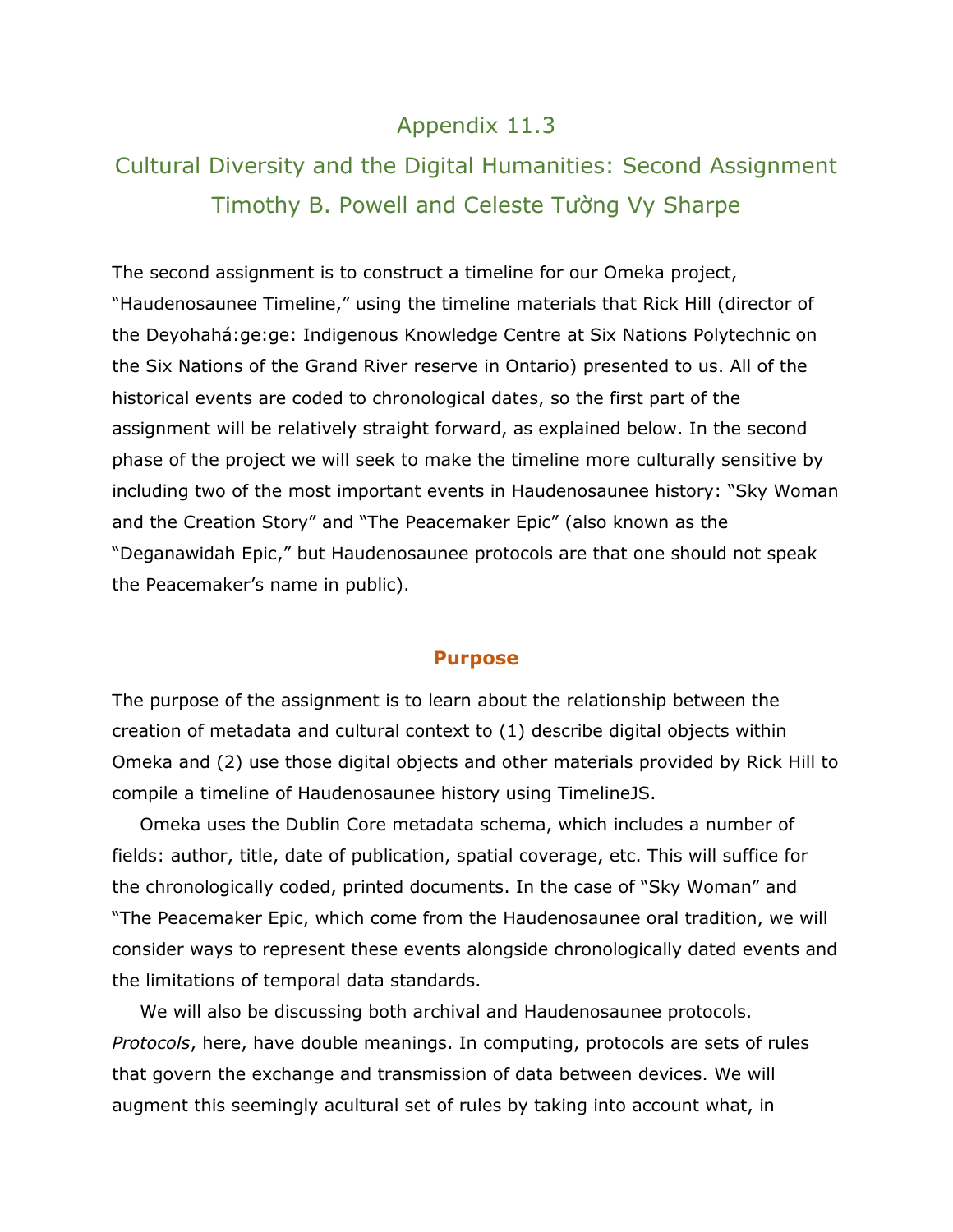archival terms, are called protocols for culturally sensitive materials; see: [https://amphilsoc.org/library/protocols-for-indigenous-materials.](https://amphilsoc.org/library/protocols-for-indigenous-materials) For example, at the American Philosophical Society, "The Peacemaker Epic" is catalogued as "Deganawidah Epic." This is accurate, but it does not take into consideration that, according to traditional Haudenosaunee teachings, one should not speak the Peacekeeper's name, which is why we are referring to it as "The Peacekeeper Epic."

We will also address the thorny issue of US federal copyright as opposed to what Floyd Westerman has called "Indian copyright." The data provided by Rick Hill includes a number of images that are not in the public domain, so the timeline will not be accessible outside of class. We will discuss how to research copyright restrictions, but we will not have time to do this for all of the images. We will also discuss why, according to US federal copyright law, the Native American oral tradition is not eligible for these protections. Moreover, the Haudenosaunee people who speak on the recordings from the American Philosophical Society (APS) do not have copyright on the stories or songs that they record. Rather, the anthropologist who donated the collection retains copyright, even if the Native person did not sign a consent form. The Native consultant or Wisdom Keeper obviously "knew" and/or "owned" the song they generously shared with the anthropologist, and, yet, their rights are unrecognized even though it is widely known by anthropologists that ethnographic audio recordings would not be possible without Native Wisdom Keepers.

### **Work Flow**

Nick Okrent has very graciously set up the Omeka project for us in advance. Nick will come to class frequently so that he and Celeste can provide hands-on training. We are very fortunate to have three instructors for the class, an important example of the collaborative nature of digital humanities projects.

#### **This assignment will span three weeks:**

In-class session with Celeste: discussion about metadata standards and protocols; demo of Omeka interface and hands-on time to work together to describe the digital objects. NB: directions for what information to put in each metadata field is